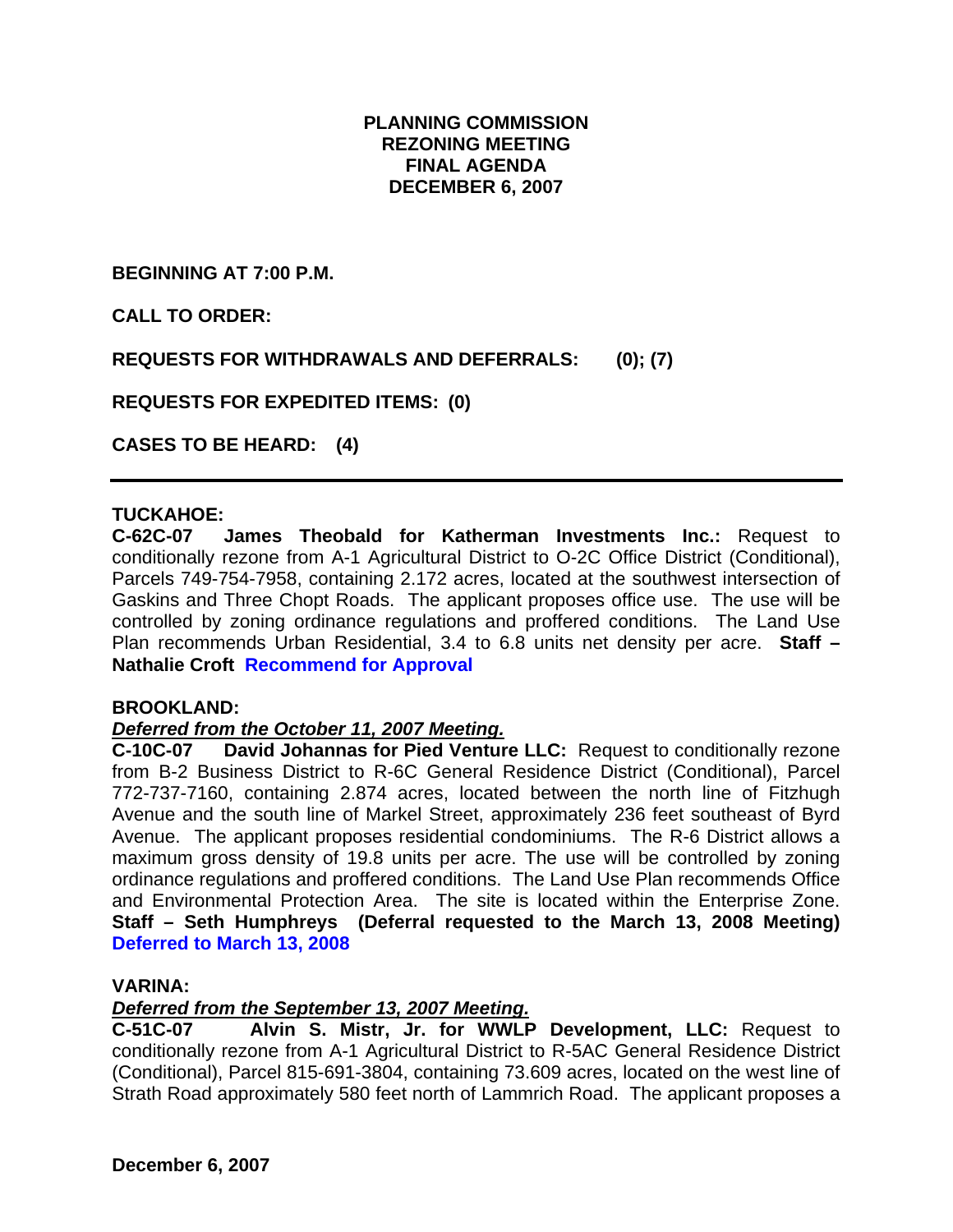zero-lot line development with a maximum of one hundred seventy-six (176) lots. The R-5A District allows a minimum lot size of 5,625 square feet and a maximum gross density of 6 units per acre. The use will be controlled by zoning ordinance regulations and proffered conditions. The Land Use Plan recommends Suburban Residential 1, 1.0 to 2.4 units net density per acre. The site is in the Airport Safety Overlay District. **Staff – Nathalie Croft (Deferral requested to the June 12, 2008 Meeting) Deferred to June 12, 2008** 

# *Deferred from the November 8, 2007 Meeting.*

**P-8-07 Gloria L. Freye for Richmond 20 MHZ LLC:** Request for a Provisional Use Permit under Sections 24-95(a), 24-120 and 24-122.1 of Chapter 24 of the County Code in order to construct a 144' high telecommunications tower on part of Parcel 829- 712-4591, located on the west line of Beulah Road approximately 195' north of Treva Road. The existing zoning is R-3 One-Family Residence District. The Land Use Plan recommends Open Space/Recreation. The site is in the Airport Safety Overlay District. **Staff – Livingston Lewis Recommended for Approval** 

**C-63C-07 Andrew M. Condlin for JSN Development, LLC:** Request to conditionally rezone from A-1 Agricultural District to B-2C Business District (Conditional), Parcel 816-687-5307, containing 3.820 acres, located at the southeast intersection of Strath Road and New Market Road (State Route 5). The applicant proposes a pharmacy and office. The uses will be controlled by zoning ordinance regulations and proffered conditions. The Land Use Plan recommends Rural Residential, not exceeding 1.0 unit net density per acre. The site is in the Airport Safety Overlay District. **Staff – Livingston Lewis (Deferral requested to the January 10, 2008 Meeting) Deferred to January 10, 2008** 

# **FAIRFIELD:**

# *Deferred from the November 14, 2007 Meeting.*

**C-60C-07 Allen Twedt for Kalyan III Inc.:** Request to conditionally rezone from O-3C Office District (Conditional) to B-2C Business District (Conditional), Parcels 786-770- 7883 and 786-770-9586, containing 3.575 acres**,** located between the east line of Telegraph Road and the west line of I-95 approximately 1,170 feet north of JEB Stuart Parkway. The applicant proposes increased signage for a hotel use. The use will be controlled by zoning ordinance regulations and proffered conditions. The Land Use Plan recommends Office. **Staff – Ben Sehl Recommended for Approval**

**C-44C-07 Andy Condlin for Parham Road Properties and Majestic Properties, LLC:** Request to conditionally rezone from R-4 One-Family Residence District and O-1C Office District (Conditional) to O-2C Office District (Conditional), Parcels 782-756- 9598, 783-756-0592, 782-756-7785, 782-756-9285, 782-757-4814, 782-757-5414, and Part of Parcel 782-756-7495, containing approximately 2.935 acres, located along the north line of E. Parham Road and the south line of Hungary Road at their intersection with Cleveland Street. The applicants propose office uses. The uses will be controlled by zoning ordinance regulations and proffered conditions. The Land Use Plan recommends Office and Commercial Concentration. **Staff – Rosemary Deemer**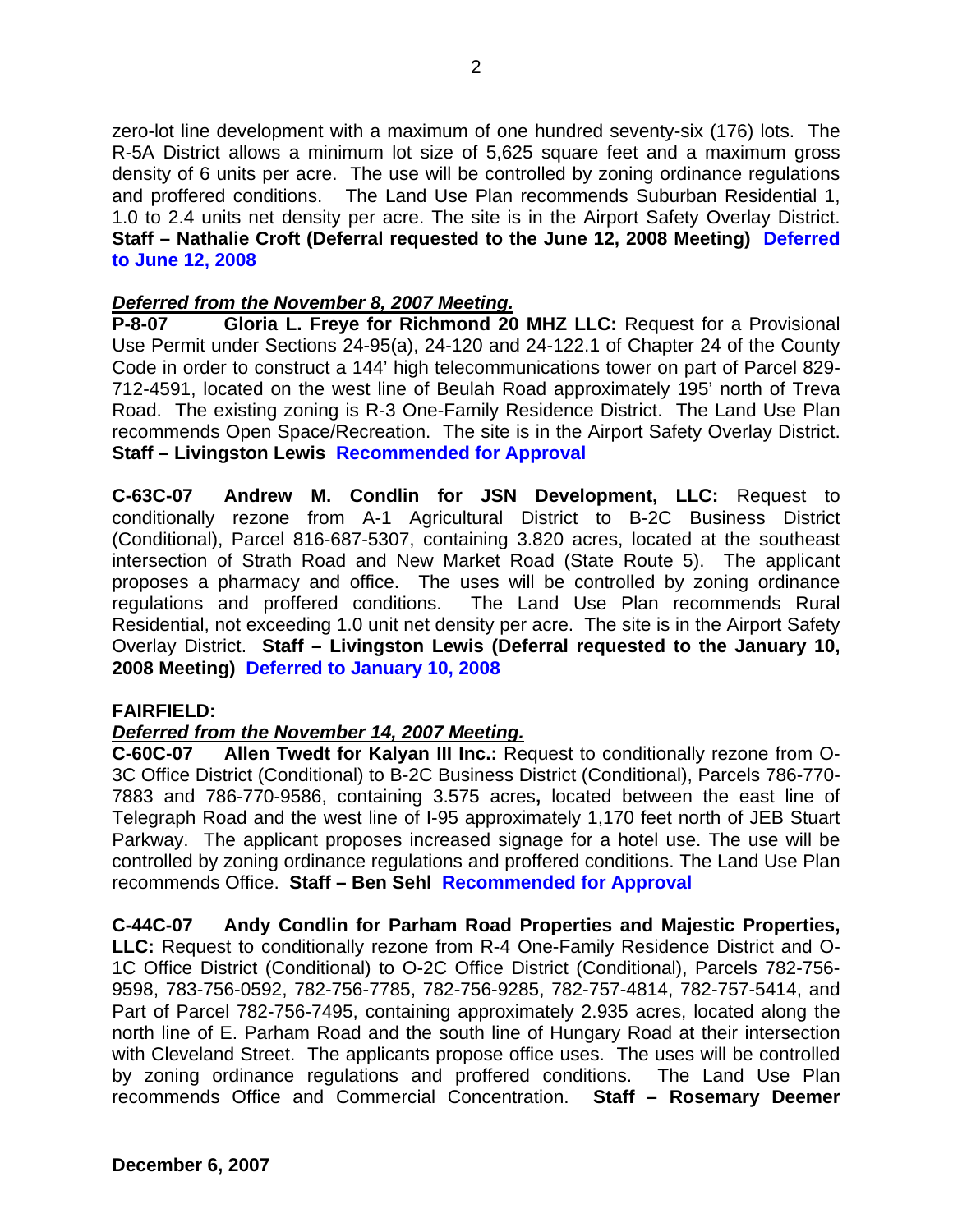**(Deferral requested to the February 14, 2008 Meeting) Deferred to February 14, 2008** 

### **THREE CHOPT:**

### *Deferred from the August 9, 2007 Meeting.*

**C-7C-07 Andrew M. Condlin for Farmer Properties, Inc.:** Request to conditionally rezone from A-1 Agricultural District to RTHC Residential Townhouse District (Conditional), Parcel 747-773-6860, containing 5.204 acres, located on the southeast line of Twin Hickory Road, approximately 800 feet northeast of Nuckols Road. The applicant proposes a residential townhouse development with a maximum of 28 units. The RTH District allows a maximum density of 9 units per acre. The use will be controlled by zoning ordinance regulations and proffered conditions. The Land Use Plan recommends Urban Residential, 3.4 to 6.8 net units per acre. **Staff – Livingston Lewis (Deferral requested to the February 14, 2008 Meeting) Deferred to February 14, 2008** 

### *Deferred from the September 13, 2007 Meeting.*

**P-10-07 Gloria L. Freye for Richmond Strikers Soccer Club, Inc.:** Request for a Provisional Use Permit under Sections 24-95(a), 24-120 and 24-122.1 of Chapter 24 of the County Code in order to construct a 157' high telecommunications tower on part of Parcel 740-768-1098, located on the east line of Pouncey Tract Road approximately 900 feet south of Shady Grove Road. The existing zoning is A-1 Agricultural District. The Land Use Plan recommends Open Space/Recreation and Environmental Protection Area. **Staff – Livingston Lewis (Deferral requested to the March 13, 2008 Meeting) Deferred to March 13, 2008** 

#### *Deferred from the November 8, 2007 Meeting.*

**C-40C-07 Courtenay Fisher for Boushra and Edna Hanna and Donald and Shearin Whitehorn:** Request to conditionally rezone from A-1 Agricultural District to R-2AC One-Family Residence District (Conditional), part of Parcels 742-773-4344 and 742-773-5604, containing 7.127 acres, located on the northeast line of Hames Lane approximately 1,550 feet north of its intersection with Shady Grove Road. The applicants propose a single family residential development not to exceed a density of 2.0 units per acre. The R-2A District allows a minimum lot size of 13,500 square feet and a maximum gross density of 3.23 units per acre. The use will be controlled by zoning ordinance regulations and proffered conditions. The Land Use Plan recommends Rural Residential, not exceeding 1.0 unit net density per acre and Environmental Protection Area. **Staff – Ben Sehl (Deferral requested to the January 10, 2008 Meeting) Deferred to January 10, 2008** 

**C-65C-07 James Theobald for W2005 WRL Realty, L.L.C.:** Request to amend proffered conditions accepted with Rezoning Case C-57C-06, on Parcel 736-762-2022, located at the southwest intersection of West Broad Street (U. S. Route 250) and Lauderdale Drive. The applicant proposes to amend Proffer 1 related to the conceptual master plan and Proffer 14 related to maximum square footage. The existing zoning is RTHC Residential Townhouse District (Conditional) and B-2C Business District